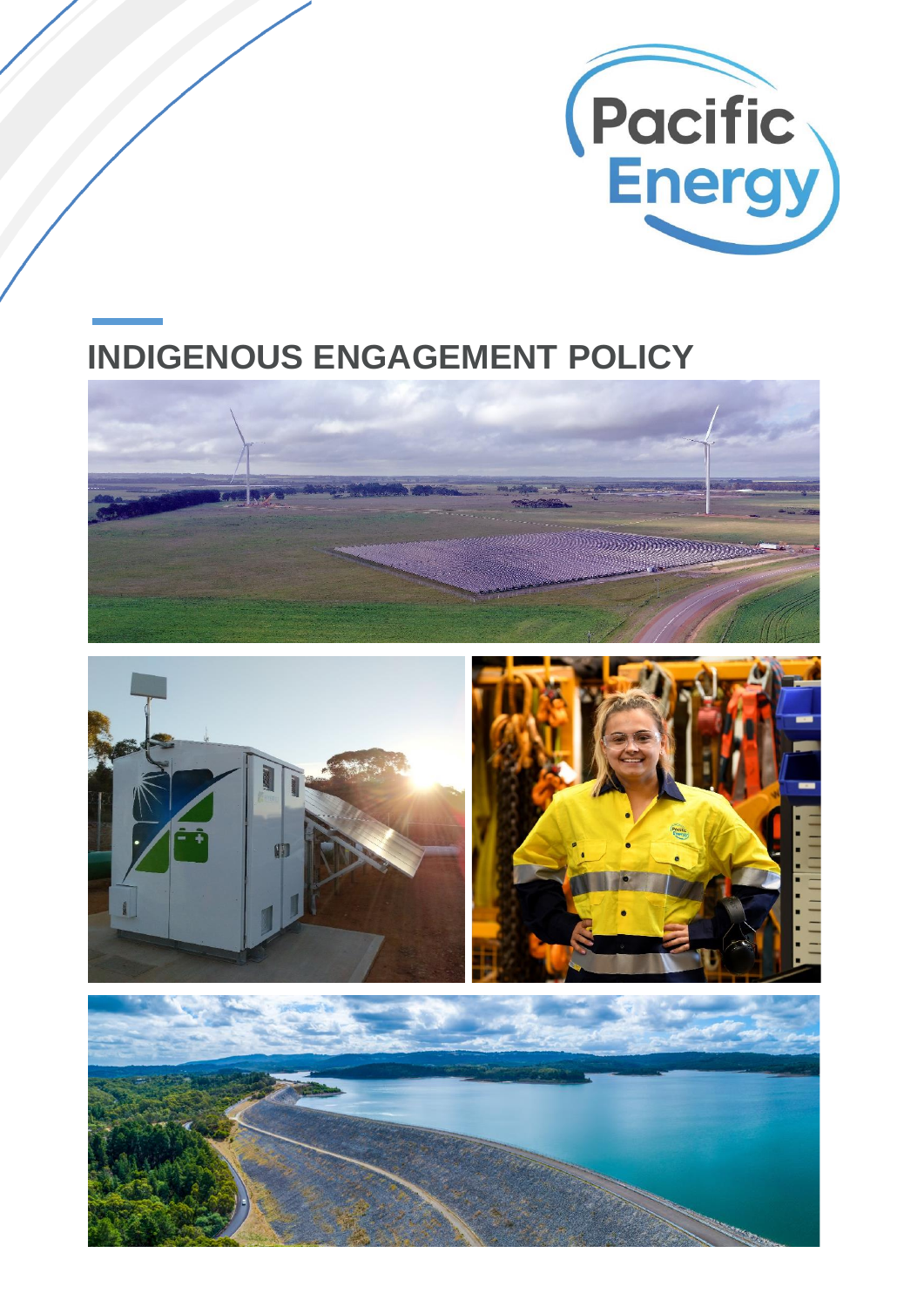## **TABLE OF CONTENTS**

| 4.2 |  |
|-----|--|
|     |  |
|     |  |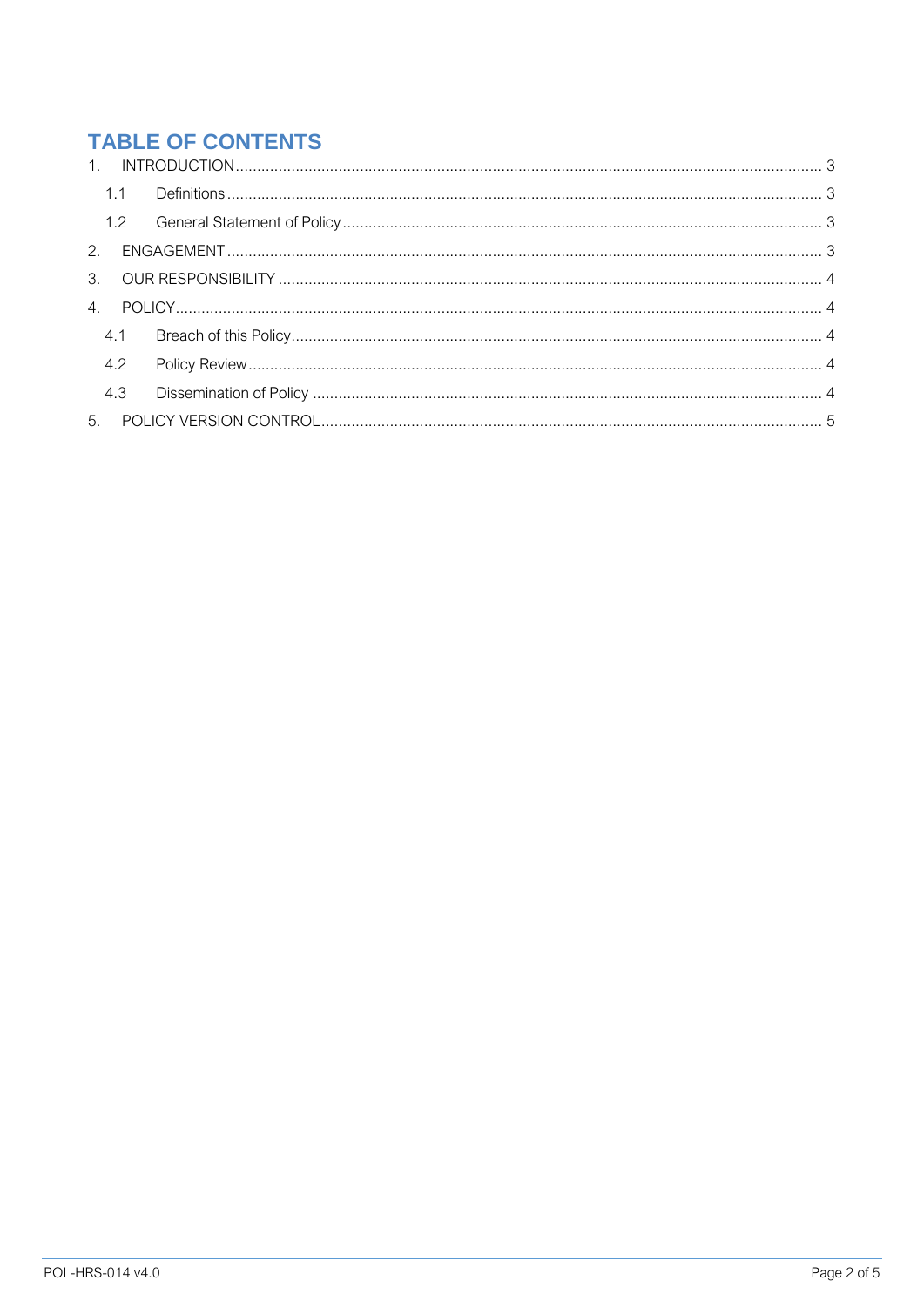### <span id="page-2-0"></span>**1. INTRODUCTION**

<span id="page-2-1"></span>

| <b>Definitions</b><br>1.1 |
|---------------------------|
|---------------------------|

| <b>Employees</b> | All staff, contractors, consultants and temporary workers of the<br>Pacific Energy group of companies (Group). |
|------------------|----------------------------------------------------------------------------------------------------------------|
| Manager          | An individual employee's direct supervisor/manager                                                             |
| <b>CEO</b>       | <b>Chief Executive Officer</b>                                                                                 |

#### <span id="page-2-2"></span>**1.2 General Statement of Policy**

The Group respects the traditions and cultures of Indigenous people and believes that effective management of Indigenous participation is an integral component of a successful business.

This Policy recognises the potential for development of relationships and partnerships between the Group and Indigenous communities and the role the Group can play in the socio-economic development of Indigenous people and communities.

## <span id="page-2-3"></span>**2. ENGAGEMENT**

The Group will work in partnership with Indigenous people and any relevant traditional land owners to achieve sustainable outcomes and improvements for Indigenous communities. Our approach will be characterised by effective two-way communication, consultation and partnering with all Indigenous communities both locally and abroad. Specifically, the Group will endeavour to:

- − Improve the understanding of each other's concerns and aspirations through meaningful consultation;
- − Promote employment, education and training opportunities for Indigenous people where possible;
- − Understand the responsibilities Indigenous people have to their traditional culture and assist in developing processes that allow for partnerships without hindering that responsibility;
- − Assist Indigenous people in identifying positive economic development opportunities and if appropriate, work towards developing and implementing partnerships;
- − Provide a working environment that is culturally sensitive and supportive for all employees;
- − Engage where possible with custodian owners and their Elders in the indigenous communities that we operate within;
- − Promote the recruitment and retention of local indigenous communities to our suppliers and contractors when possible;
- − Monitor the impact, performance and improvements achieved by our contribution; and
- − Seek business opportunities with clients, suppliers and subcontractors that will assist us in achieving our indigenous engagement goals.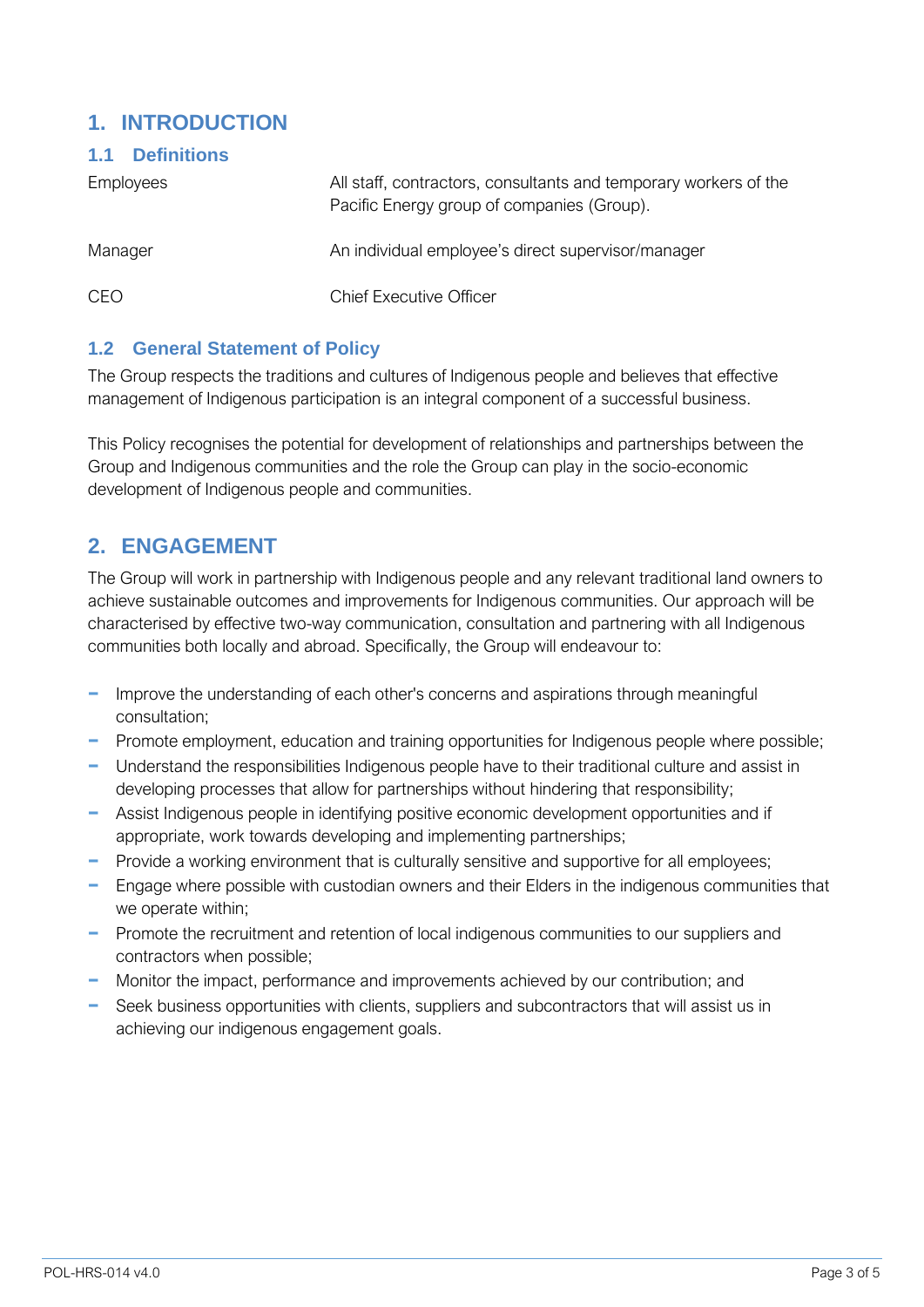#### <span id="page-3-0"></span>**3. OUR RESPONSIBILITY**

The Group recognises the local customary needs of Indigenous people and the significant importance of preserving their culture and customs.

Every employee has a personal responsibility to ensure our employees are treated fairly and with respect regardless of their race, culture or values.

Our Management Team will ensure that Indigenous employment and business opportunities are considered wherever possible.

Leaders at all levels in the Group are accountable to communicate the requirements of this Policy and any other policy to all our employees, contractors, visitors and interested parties and involve them in its implementation.

## <span id="page-3-1"></span>**4. POLICY**

#### <span id="page-3-2"></span>**4.1 Breach of this Policy**

Failure to comply with the principles of this policy could result in appropriate disciplinary actions. Additionally, individuals may be subject to loss of the Group access and privileges.

#### <span id="page-3-3"></span>**4.2 Policy Review**

The CEO will monitor the effectiveness and review the implementation of this policy, considering its suitability, adequacy and effectiveness. Any improvements identified will be made as soon as possible.

All employees are responsible for the success of this policy and should ensure they use it to disclose any suspected wrongdoing.

Employees are invited to comment on this policy and suggest ways in which it might be improved. Comments, suggestions and queries should be addressed to the Company Secretary.

This policy will be reviewed annually by 20 December.

#### <span id="page-3-4"></span>**4.3 Dissemination of Policy**

A copy of this policy will be provided to each employee upon commencement of work and additional copies will be made available upon request.

Jamie Cullen Group CEO 7 October 2020